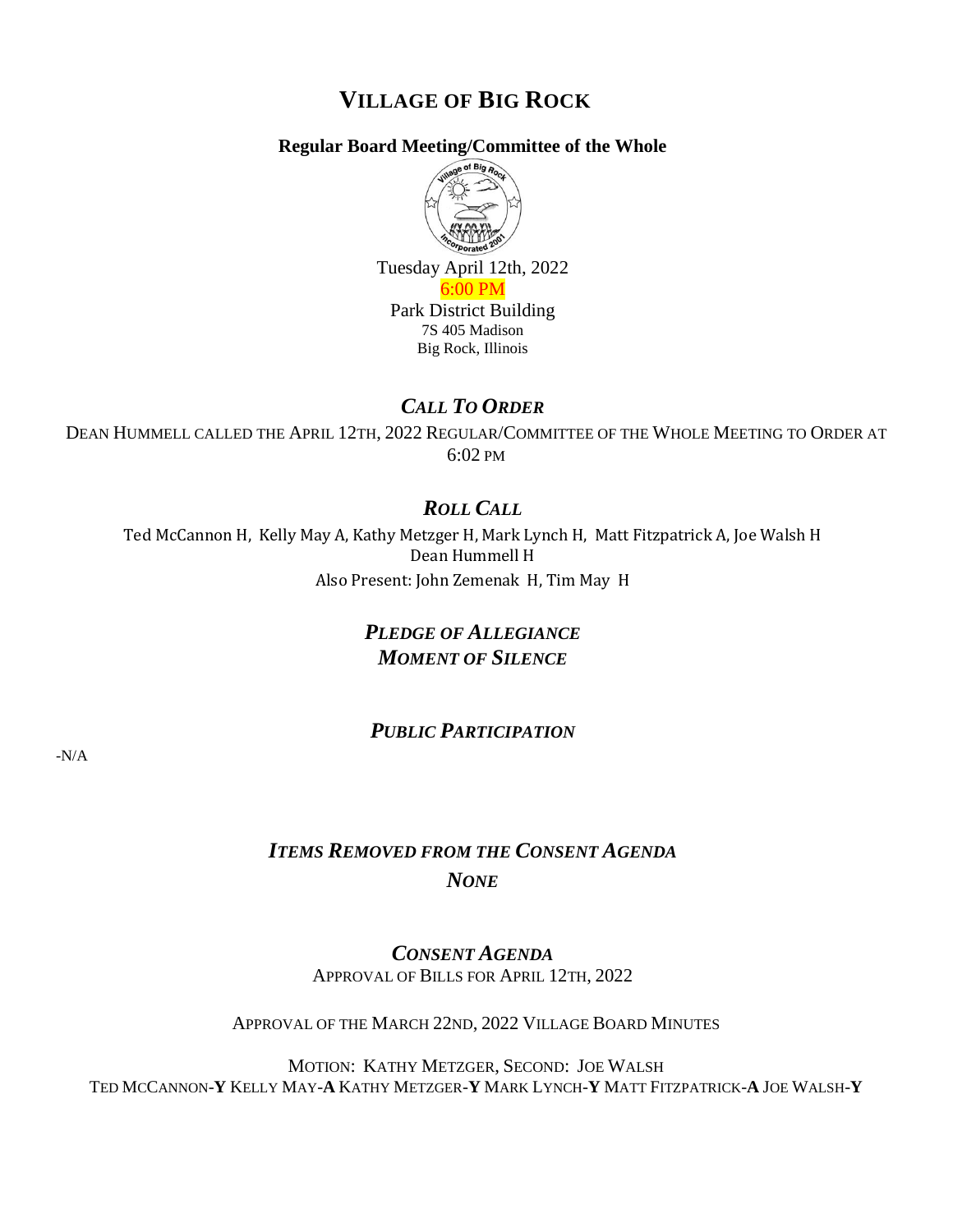### *RECESS TO THE COMMITTEE OF THE WHOLE*

MOTION: KATHY METZGER, SECOND: TED MCCANNON, VOTE: 4 – 0, TIME: 6:06 PM

### *PRESIDENT HUMMELL*

-Village applied for a grant a few years back regarding a much needed drainage project along us rte. 30. Much to the villages surprise the grant recently was awarded through the State Of Illinois to the Village of Big Rock for the <u>full</u> amount! This is a very big win for a small municipality like Big Rock. More details to follow.

-Dean wanted to make the board aware of the tree trimming that was done along the railroad tracks and Lincoln/First St. Now it would be nice to see BNSF do some additional cleanup of trimming that was done in their right of way. Kathy will look into this and attempt to make contact with BNSF.

#### *COMMITTEE OF THE WHOLE CONSIDERATIONS* DRAINAGE COMMITTEE REPORT

#### STREET MAINTENANCE REPORT

-Matt received information back from Reid Engineering firm and emailed to the office pertaining to the bid package preparation for the remaining street resurfacing project(s).

#### DEPT. OF BUILDING/SAFETY/ZONING REPORT

-The board would like to see going forward specific details about property maintenance/code enforcement from Bill @ Lakeside Consultants when he is working. Furthermore at this time it will only be necessary to have Bill perform these services for the village one time a week for up to 4 hours. Tim will convey these details to Rick & Bill at Lakeside.

### FINANCIAL REPORT Preliminary Budget Discussion, Annual MFT Resolution, Sikich Agreement

-Dean worked on the village's budget and is proposing some changes. Additionally Dean has been in contact with Sikich accounting firm and going to be changing some general accounting practices in the office (specifically the chart of accounts).

-Dean is proposing to the board that the attorney get an hourly pay increase to be more in line with other municipalities.